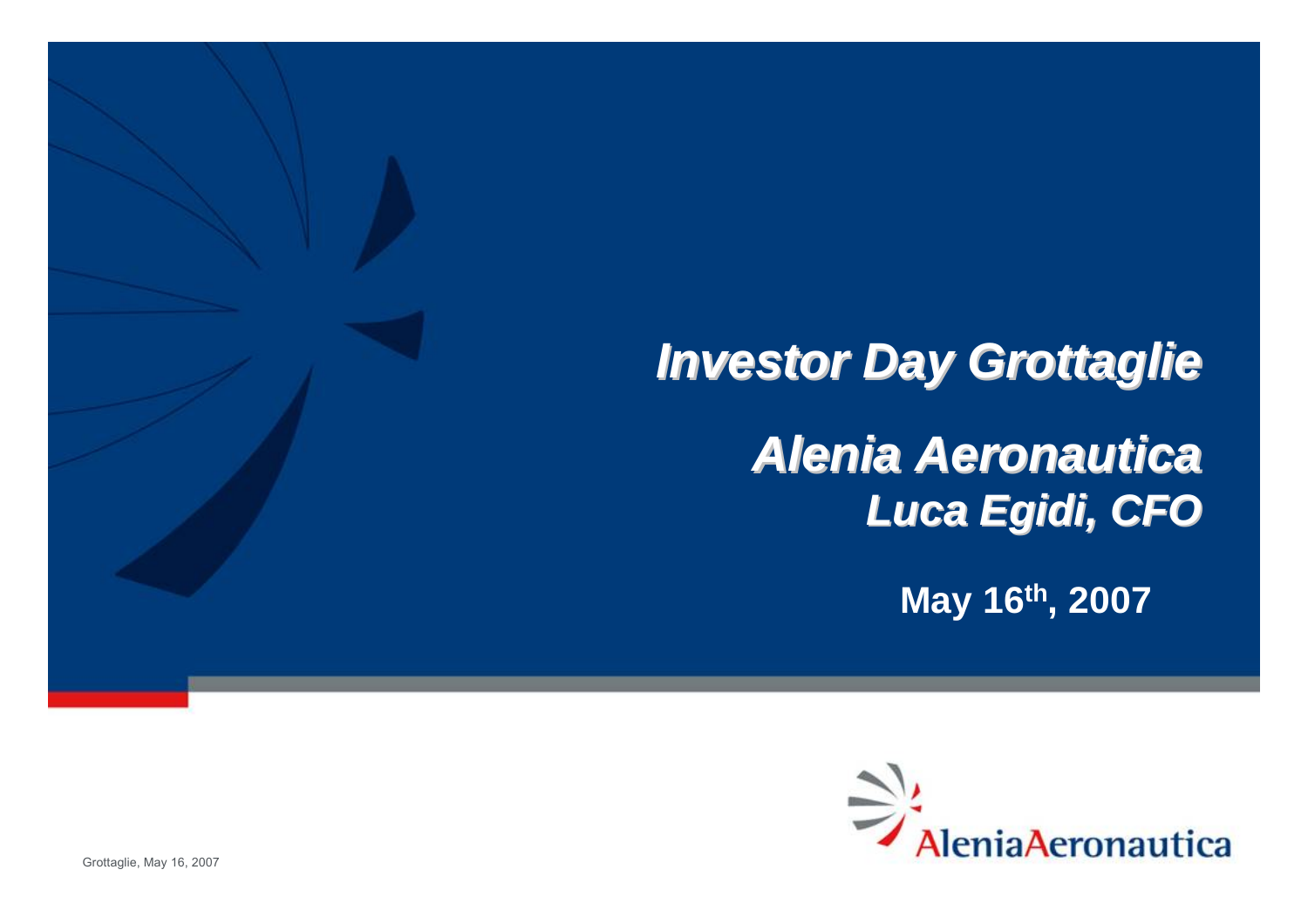

## Main Financial Highlights

| <b>Euro MIn</b>               | 2006   | 2005   | Λ<br>2006 vs 2005 |
|-------------------------------|--------|--------|-------------------|
| <b>Revenues</b>               | 1.908  | 1.789  | 119               |
| <b>EBIT</b>                   | 203    | 166    | 37                |
| <b>ROS</b>                    | 10,6%  | 9,3%   | 1,3%              |
| <b>Net Invested Capital</b>   | 268    | 264    | $\boldsymbol{4}$  |
| <b>Net Financial Position</b> | 542    | 456    | 86                |
| <b>Orders</b>                 | 2.634  | 3.230  | (596)             |
| <b>Backlog</b>                | 7.538  | 6.865  | 674               |
| <b>Employees</b>              | 12.135 | 11.198 | 937               |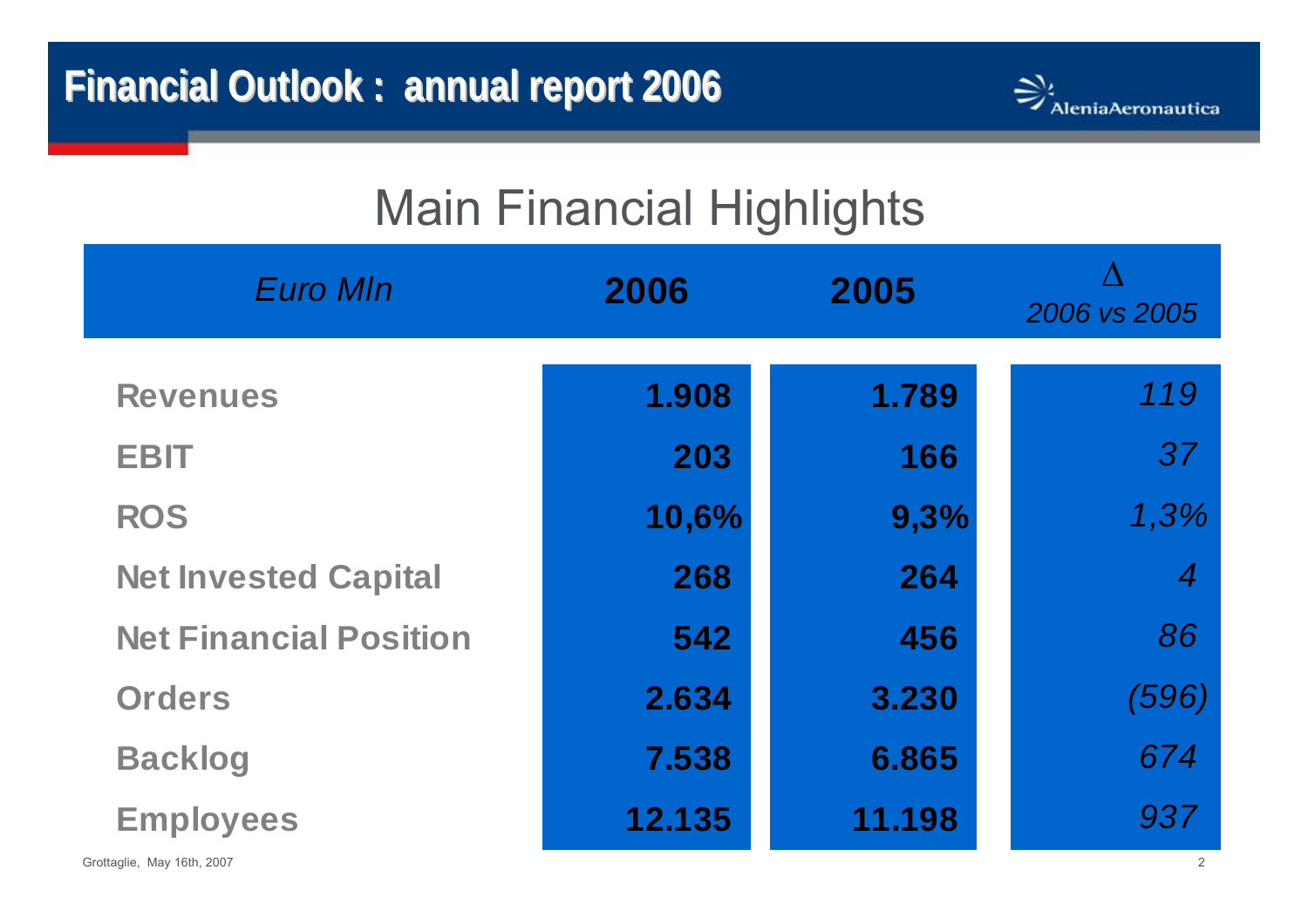

## Main Financial Highlights

| <b>Euro MIn</b>               | March 31th<br>2007 | <b>March 31th</b><br>2006 | $I^{\circ}$ Q<br>2007 vs 2006 |
|-------------------------------|--------------------|---------------------------|-------------------------------|
|                               |                    |                           |                               |
| <b>Revenues</b>               | 412                | 409                       | $\mathcal{S}$                 |
| <b>EBIT</b>                   | 20                 | 15                        | $\overline{5}$                |
| <b>ROS</b>                    | 4,9%               | 3,8%                      | 1,1%                          |
| <b>Net Invested Capital</b>   | 745                | 645                       | 99                            |
| <b>Net Financial Position</b> | 68                 | 106                       | (38)                          |
| <b>Orders</b>                 | 667                | 430                       | 238                           |
| <b>Backlog</b>                | 7.866              | 6.936                     | 930                           |
| <b>Employees</b>              | 12.687             | 11.364                    | 1.323                         |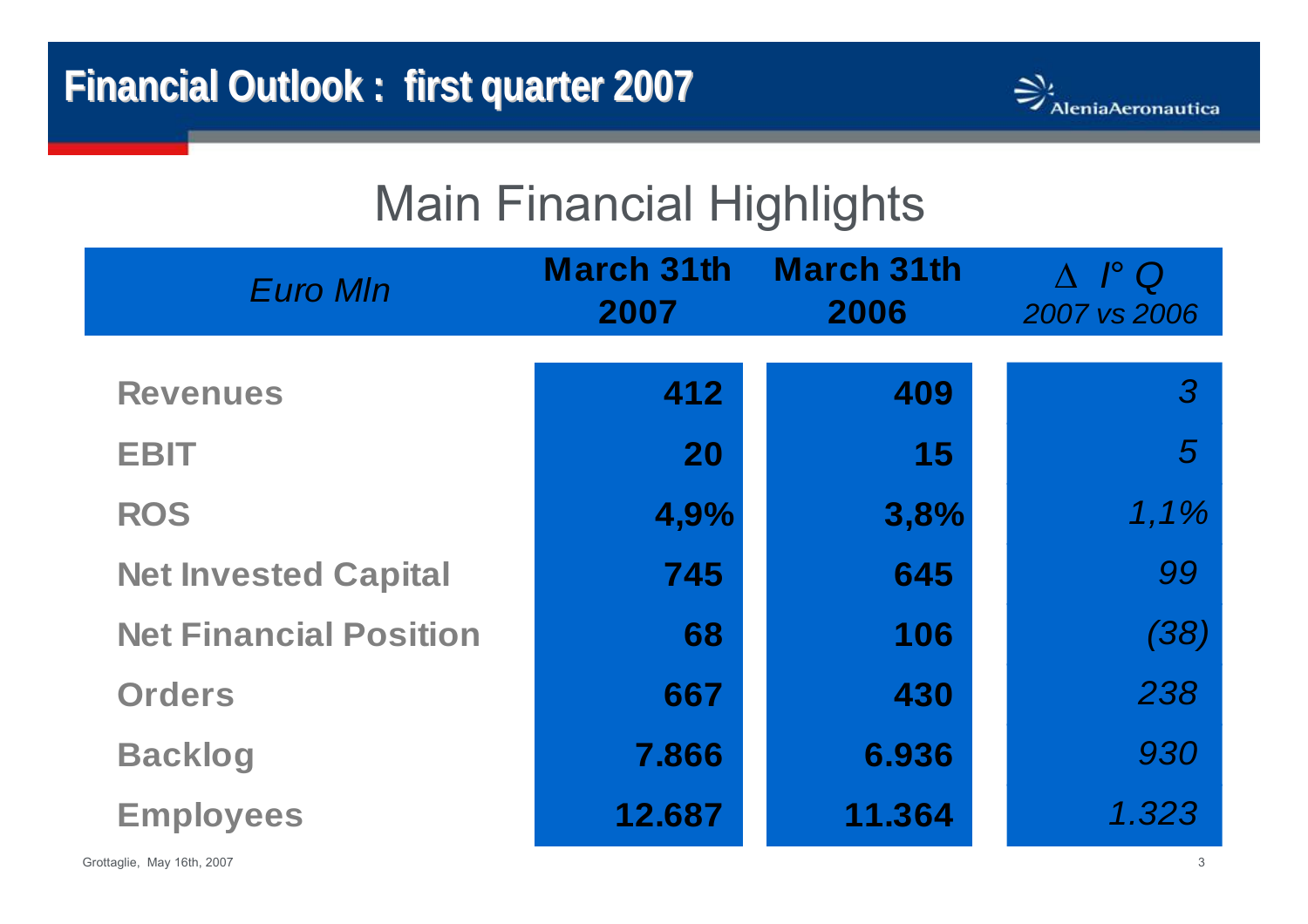#### **Revenues Breakdown and Target Actual 2006 and Forecast 2010**



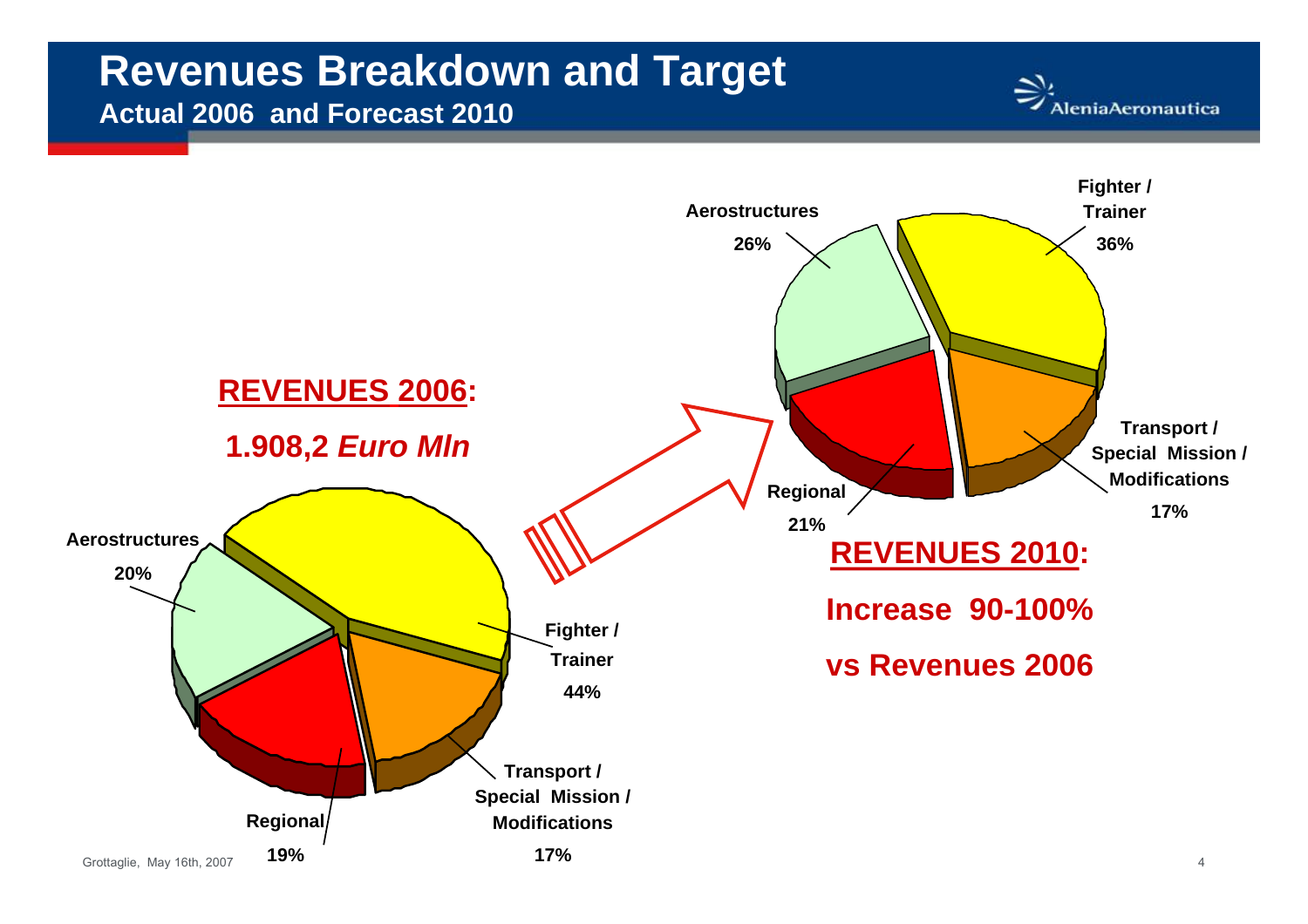#### **Highlights Highlights: Orders and Backlog Backlog becoming becoming global… global…**

 $\Rightarrow$ <br>Alenia<br>Aeronautica

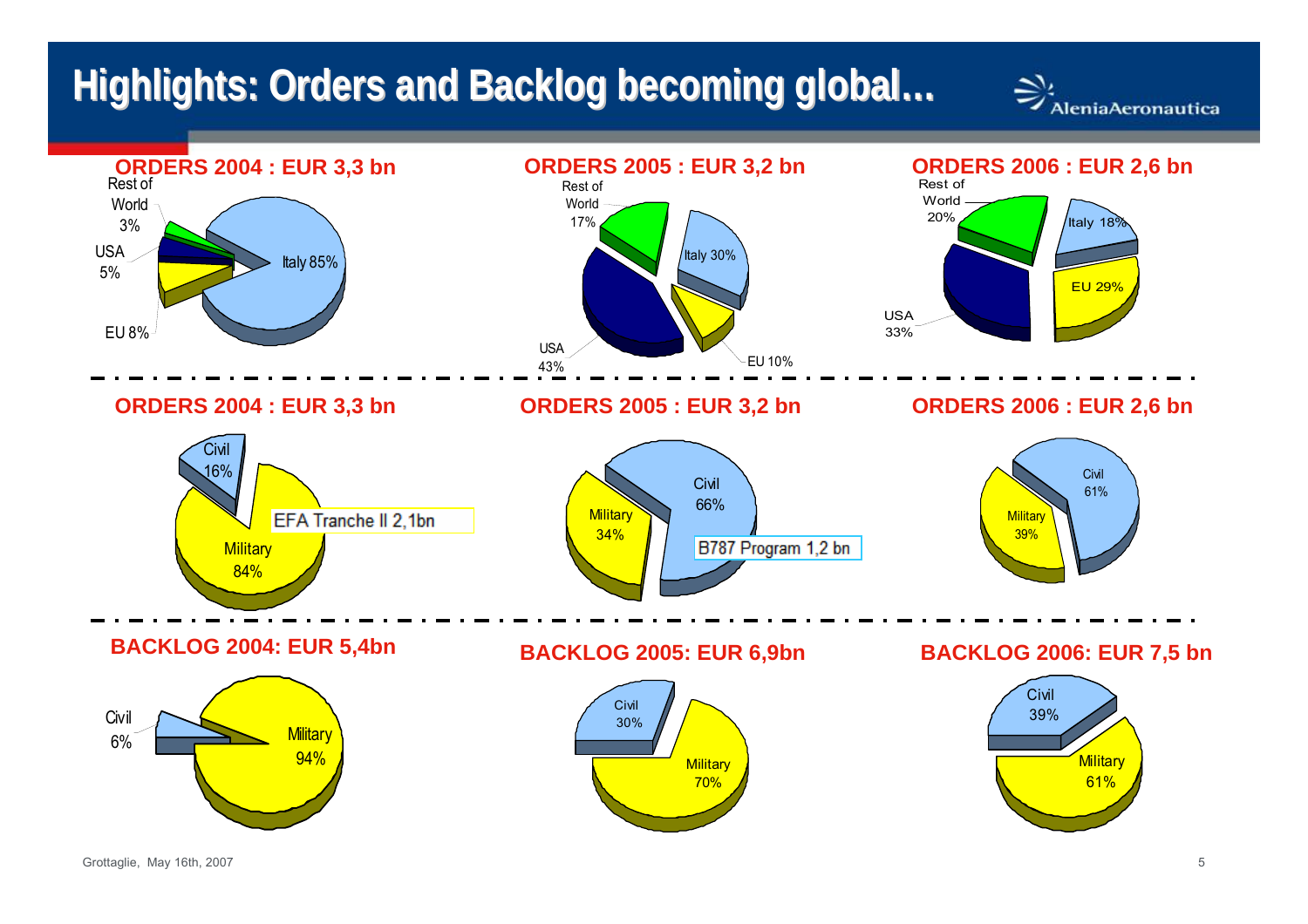

Cost efficiencies to drive MBO remuneration across Group